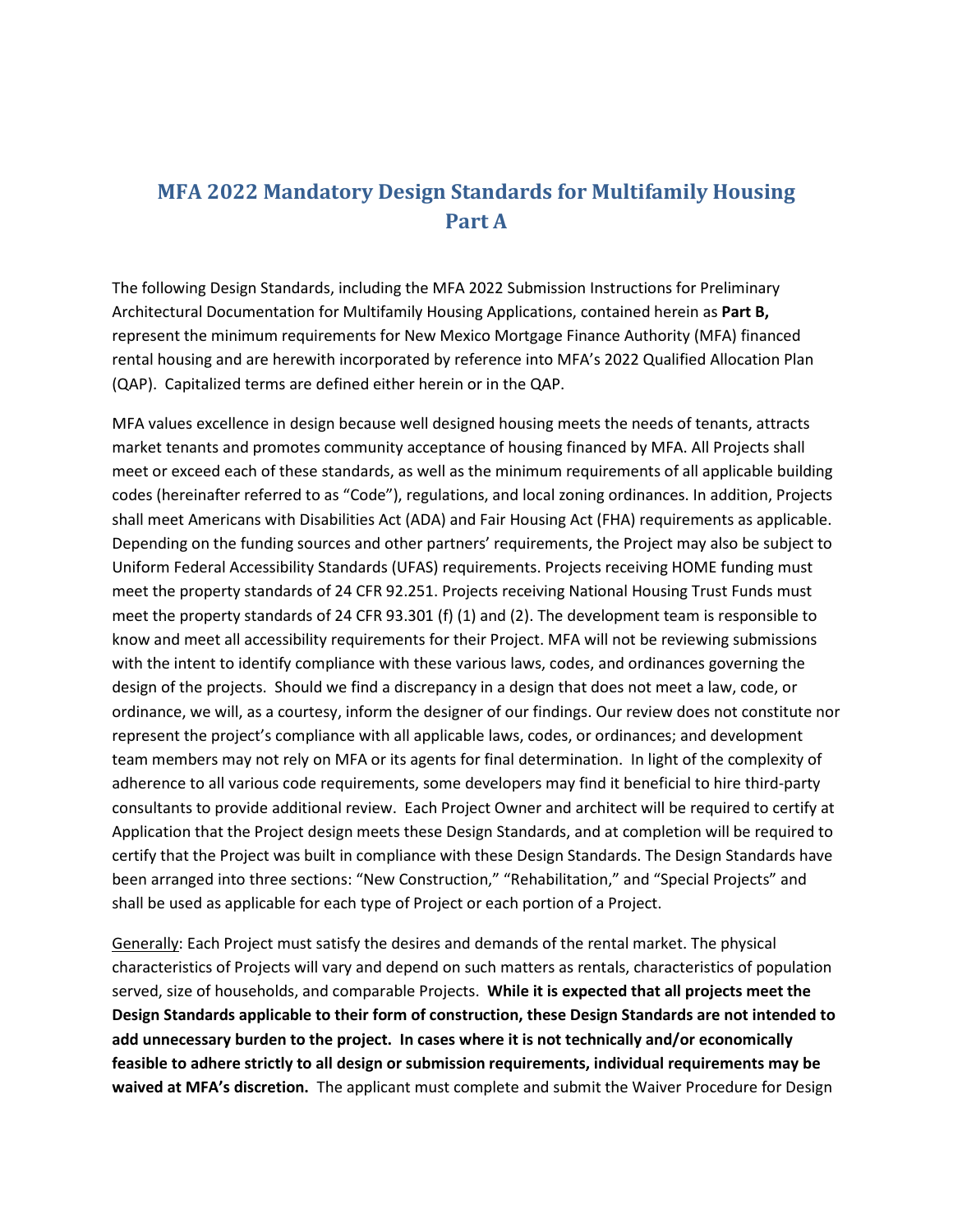Requirements form found in the 2022 Universal Rental Development Application Package. This request will be reviewed with the Application and determination of approval given following the design review process. Waiver Requests made after the project is awarded tax credits and/or any MFA funding are considered changes to the Project, and a \$500 fee payment will be required.

Design: Housing rental Projects must provide a continuing market appeal. Amenities, space and aesthetics must be competitive with other properties serving the same market segment. The Project must be visually pleasing, well suited to the needs of the residents, and of good design reflecting the architectural standards of the neighborhood and of the community in which it is situated. Site, building and dwelling unit designs must be practical and use space effectively.

Cost Concerns: The design should incorporate proven construction cost-saving techniques, durable costeffective materials suitable for the intended use, energy saving features, and cost-efficient mechanical systems. Minimizing initial construction costs and continuing operation and maintenance costs are essential to MFA's affordable housing programs.

For purposes of this document, the ANSI A 117.1 standard means the then-current version of the ANSI A.117.1 standard adopted by the state of New Mexico as same applies to the Project at the time of construction.

## **NEW CONSTRUCTION**

## **A. GENERAL DESIGN**

- 1. New construction Projects shall conform to the following provisions and requirements as described in the New Construction section of this Design Standard unless specific site conditions make compliance technically infeasible, in which case the Application must contain a detailed explanation of why a provision or requirement cannot be met.
- 2. Provisions shall be made for ACCESSIBILITY for people with disabilities in conformance with the requirements of federal and state law including the FHA and the ADA, as applicable. A minimum 5 percent of the units on a Project site shall meet the provisions of a Type A accessible unit as described in the ANSI A117.1 standard. An additional 2 percent of the units shall meet the provisions of a "hearing impaired unit." Depending on the funding sources and other partners' requirements, the Project may also be subject to UFAS requirements. The development team is responsible to know and meet all accessibility requirements for their Project.
	- a. Site elements, accessible routes, buildings, and units shall be constructed in accordance with the ANSI A117.1 standard.
	- b. An accessible route shall be provided to all accessible units, to all public use spaces, to all common use spaces, and to site amenities (such as mail centers and dumpsters).
	- c. All common areas, including playgrounds and exercise rooms, shall be made accessible in accordance with FHA and ADA requirements.
	- d. Not less than one of the Type A units provided shall be fitted with a roll-in shower which shall be constructed in conformance with the ANSI A117.1 standard.
	- e. A van accessible parking space shall be provided for each designated Type A accessible unit and for the Community Building at the ratios required by ADA.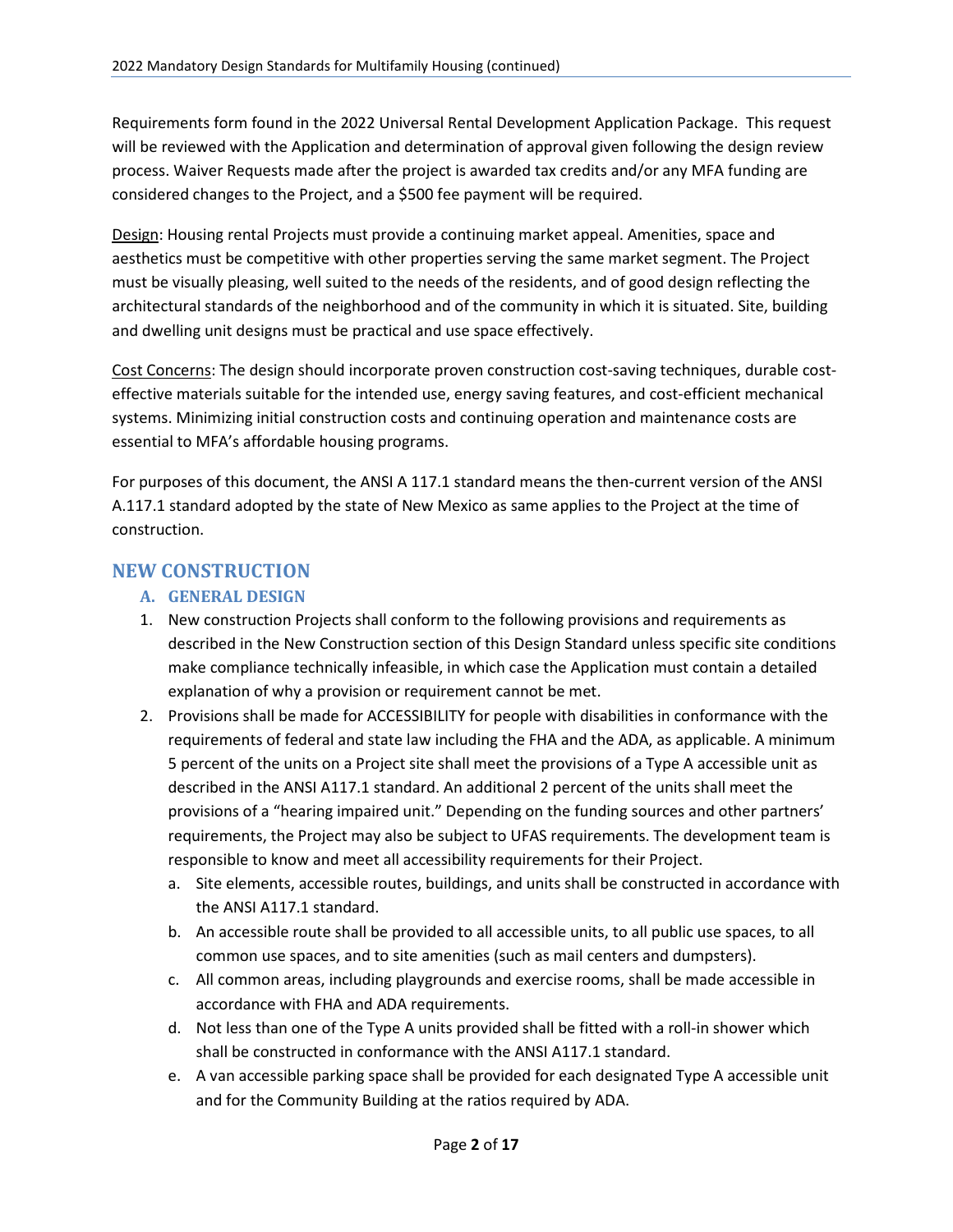- 3. Provisions shall be made for ADAPTABILITY for people with disabilities in conformance with the requirements of federal and state law including the FHA and the ADA. All units located on an accessible path shall meet the provisions of either a Type A or Type B accessible unit as described in the ANSI A117.1 standard. An accessible route shall be provided to all ground floor units (unless noted through exception as found within the FHA and ANSI standards based on site configuration – See FHA Design Manual and ANSI A117.1 for additional information.)
- 4. New construction properties shall be designed and constructed in such a way as to provide greater energy efficiency, decreased water usage, and increased durability over a similarly sized minimum Code compliant Project.
	- a. New construction units shall achieve a HERS certification of 55 or less.
	- b. New construction units shall utilize plumbing fixtures with flow rates and flush rates at the following rates or better:
		- Toilets at 1.28 GPF;
		- Lavatory Faucets 1.0 GPM;
		- Kitchen Faucets 1.2 GPM;
		- Shower Heads 2.0 GPM.
	- c. The Project team shall implement durability measures intended to extend the livability and to decrease maintenance costs of the property.

#### **B. SITE DESIGN AND DEVELOPMENT**

- 1. Sites shall be designed, constructed, monitored and maintained in accordance with the federal Clean Water Act. See EPA's "Managing Your Environmental Responsibilities: A Planning Guide for Construction and Development" for additional information and requirements. [http://water.epa.gov/polwaste/npdes/stormwater/upload/myerguide.pdf.](http://water.epa.gov/polwaste/npdes/stormwater/upload/myerguide.pdf)
- 2. Sites shall be constructed to drain away from buildings. Storm water recharge of groundwater is a goal. Ponding areas shall be made attractive but reduce risk to tenants.
- 3. Parking shall be provided at the minimum numbers as defined by local Zoning Ordinance.
- 4. Parking for bicycles shall be provided at all properties at the ratio of .5 bicycle parking space per unit.
	- a. Senior properties so designated by the U.S. Department of Housing and Urban Development (HUD) funding definitions applicable to the property and/or the Housing for Older Persons Act (HOPA) shall be required to provide bicycle parking at the ratio of .25 spaces per unit.
	- b. Bicycle parking should be provided in secure areas outside of the unit and in locations that do not compromise building safety or exiting. Bicycle parking at exterior locations shall be placed in highly visible locations and adjacent to the units the spaces serve. Bicycle parking may be congregate. Multiple spaces may be accomplished on a single rack. Bicycle parking racks should be fixed and permanent in nature.
- 5. Common use site areas shall include refuse collection, mail distribution, laundry, recreation, and congregation. All such areas shall be connected with an accessible route.
	- a. Refuse collection areas shall be convenient to the units, shall be screened on all four sides, and shall offer room for recycling activities if such service is available in that municipality.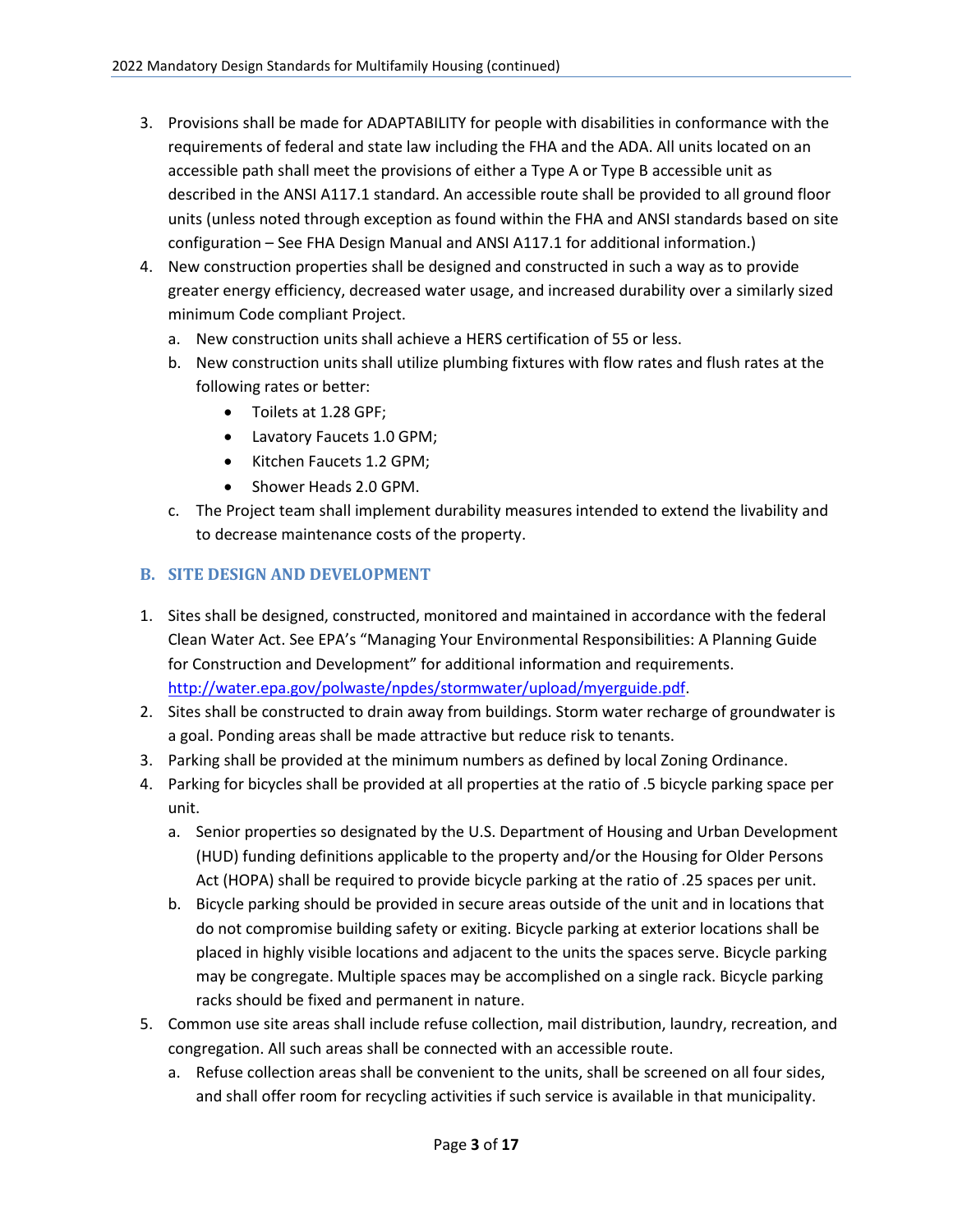- b. Mail distribution areas shall be well lit and secure but shall remain open to the tenants at all times.
- c. Unless washers and dryers are provided in each individual unit, laundry facilities shall be provided for tenant use at all properties with more than 20 units on the site as follows:
	- i. One each washer and dryer shall be provided for every 12 units.
	- ii. Laundry facilities shall be secured and well-lit from dusk until dawn.
	- iii. An accessible clothes folding table or counter shall be provided in each laundry facility.
- d. Site recreational areas shall be provided at all properties.
	- i. Site recreational facilities shall be provided on an accessible route and shall encourage physical activity and community interaction.
	- ii. Site recreational facilities shall include accessible play areas, shall be provided for different age groups, and shall encourage physical activity. Activities/play areas for different age groups may be combined within a common play area as appropriate.
		- a) All play areas shall be located away from high automobile traffic and shall be situated for maximum visibility from the dwelling units.
		- b) A play area for children under age 5 shall be provided within direct visibility of common spaces.
		- c) A play area for children ages  $5 12$  shall be provided.
		- d) For children over age 12 an area of congregation that encourages physical activity shall be provided.
		- e) Visible warning signs describing play area rules and warning that use is at one's own risk shall be provided at each play area.
		- f) An accessible, weather resistant, permanently-mounted bench shall be provided at each separate play area.
		- g) Senior properties so designated by HUD funding definitions applicable to the property and/or the HOPA shall be exempt from the requirement to provide play areas, but shall provide areas of congregation that encourage physical activity.
- 6. Landscaping shall be required at all properties:
	- a. A complete landscape plan which maximizes existing natural features or otherwise enhances open space is required.
	- b. Native, semi-native, or drought tolerant plants shall be used.
	- c. Low water use irrigation systems shall be used.
- 7. Interior community spaces and business offices shall be provided at all properties.
	- a. All properties shall have an on-site business office of at least 200 square feet and a maintenance room of at least 100 square feet.
	- b. Accessible public restrooms, at the ratios required by Code, shall be provided.
	- c. Unless required by local building code, properties containing 20 or fewer units shall be exempt from the requirement to provide interior community spaces, public restrooms and business offices.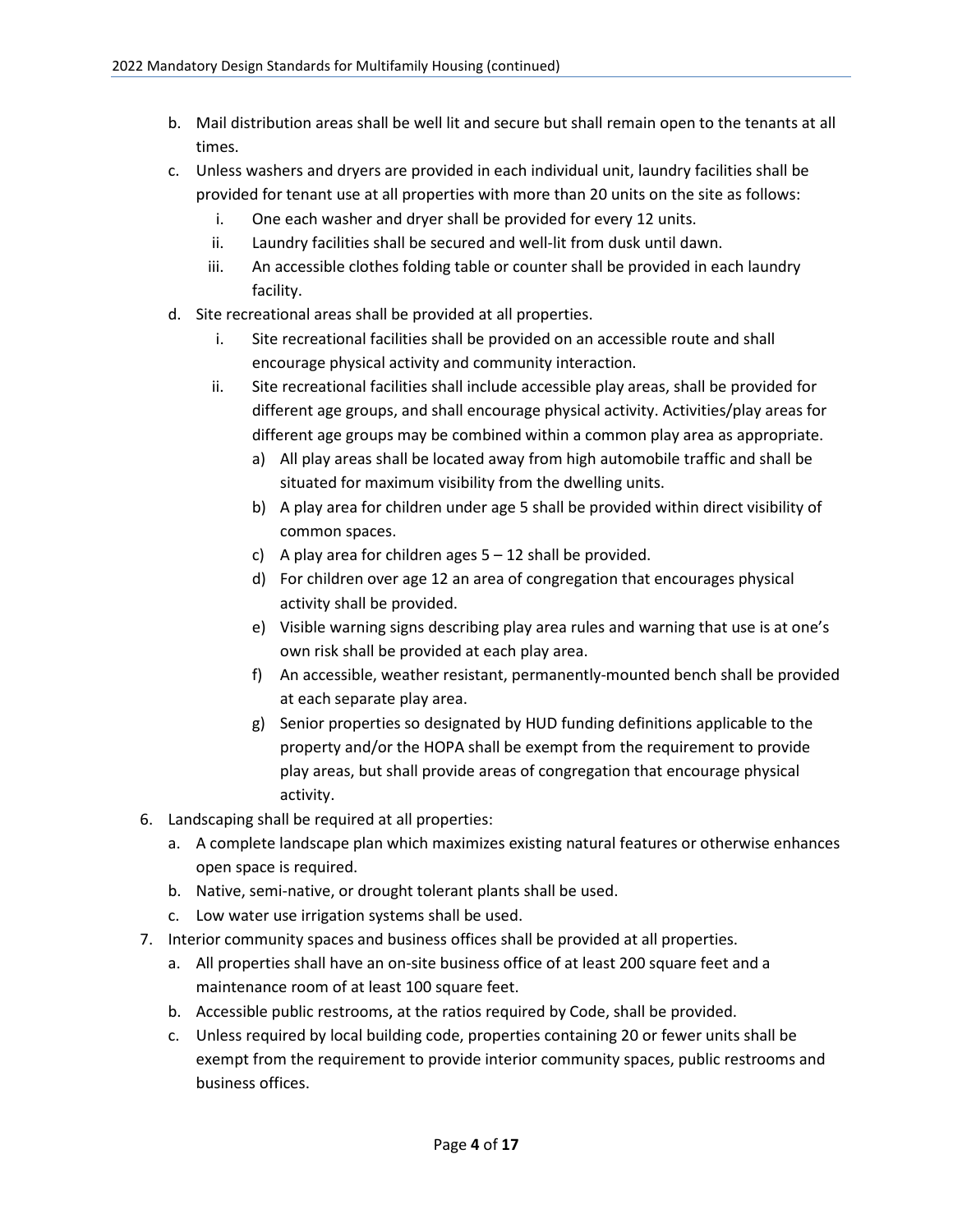#### **C. BUILDING DESIGN AND CONSTRUCTION**

- 1. Exterior Building Design
	- a. Buildings shall be designed to meet the local zoning requirements for that Project site, including requirements for unit densities, building heights, building setbacks, massing, colors, and materials.
	- b. Definitions: The following specific terms as used in this document shall be defined as following:
		- i. Building Façade: The "Building Façade" shall be defined to be: "Any elevation of a building facing a public way or space." A Building Façade shall be inclusive of all building elements compiled to create a visual impression. This is much more inclusive than just the building skin.
		- ii. Building Shape: The "Building Shape" shall be defined to be: "The primary rectilinear volume of the building structure."
		- iii. Building Shape Variations: "Building Shape Variations" shall be defined to be: "any deviation in plane from the Building Shape."
	- c. Unless more stringent local zoning requirements apply, the following minimum design requirements shall be met:
		- i. Building Façades shall be multi-faced.
			- a) In no case shall a Building Shape be confined to a straight rectangle. Building Shape Variations shall be required at a ratio of not less than the number bedrooms situated on the ground floor plane.
		- ii. Building Façades shall utilize not less than three different building materials.
			- a) Changes in building materials may also satisfy the requirements for shape changes if the materials are not in the same plane.
			- b) Exterior building materials exposed to the elements shall be low maintenance relative to the Project's geographic location.
		- iii. Building Façades shall be multi-colored.
			- a) Each Building Façade shall include not less than two distinct colors.
			- b) Colors may be from the same hue family but shall be distinct from each other.
		- iv. Building Façades shall be complementary to the form and massing of existing buildings throughout the community.
		- v. Building Façades shall be unique to the location and shall be of attractive design.
	- d. Buildings shall be individually marked with visible, contrasting identifying signage to minimize the response time of emergency personnel. Building identifying signs shall be illuminated so as to be clearly visible from dusk until dawn.
- 2. Integrated Pest Management
	- a. Building construction shall also include sealing all walls, floor and joint penetrations with low-VOC caulking or other appropriate nontoxic sealing methods to prevent pest entry.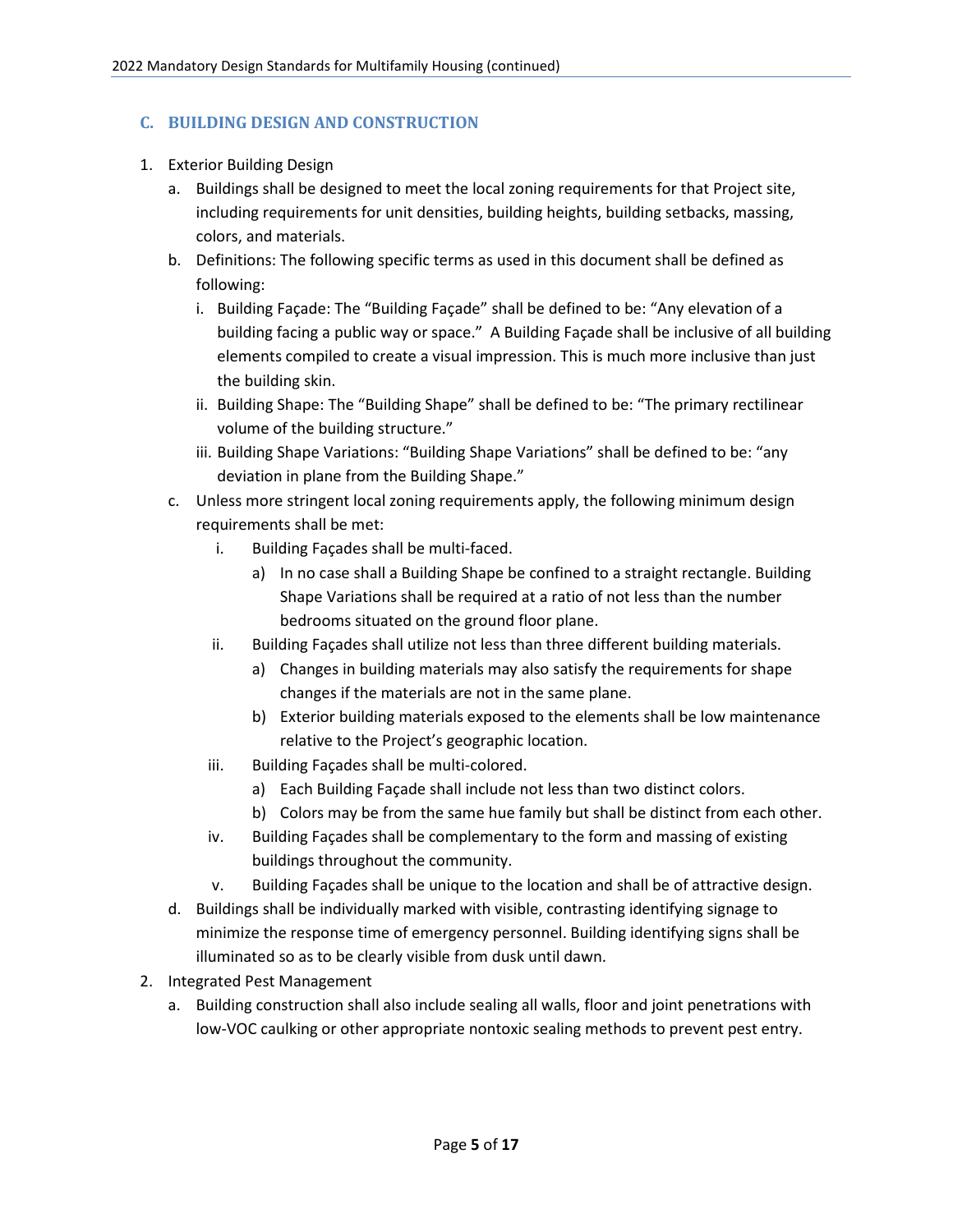#### **D. UNIT DESIGN AND CONSTRUCTION**

- 1. All units shall be constructed to meet Code requirements and the following minimum bedroom areas and dimensions requirements:
	- a. The primary bedroom in each unit shall be not less than 120 square feet.
	- b. Secondary bedrooms shall not be less than 100 square feet.
	- c. No bedroom shall have a dimension less than nine linear feet.
	- d. Bedroom areas shall not include wall thicknesses, closets, hallways, or adjoining rooms, but shall be the area immediately surrounding the intended bed location.
- 2. All units shall meet the following minimum storage requirements:
	- a. A clothes closet in each bedroom shall be provided. Bedroom closets shall not be dual purposed to meet other storage requirements.
	- b. A mechanical closet (as appropriate for the system to be utilized) shall be provided. Mechanical closets shall not be dual purposed to meet other storage requirements.
	- c. A laundry room or utility closet (if included in the unit design with the intent to provide washer and dryer hook ups) shall be provided.
	- d. A multi-use storage closet or closets which total not less than 8 square feet in area shall be provided. Multi-use closets shall be equipped with shelving at multiple heights.
	- e. Larger units (three bedrooms or more) shall be provided with an entry or coat closet in addition to the multi-use closet(s).
- 3. Three- and four-bedroom units shall be provided with not less than 1.75 baths.
- 4. Single lever deadbolts and eye viewers are required on all entry doors to residential units.
- 5. Interior finishes shall be easily cleanable and durable.
- 6. Carpet shall not be installed in high moisture areas including entryways, bathrooms, kitchens, and laundry rooms/closets. All carpet shall be CRI Green Label Plus and hard surface flooring shall be SCS Floorscore certified.
- 7. Units shall be individually marked with visible contrasting identifying signage that shall be illuminated so that it is clearly visible from dusk until dawn, as well as daylight hours.
- 8. Every room and space intended for human occupancy shall be equipped with permanent, hardwired, energy efficient light fixtures. Switched outlets will not satisfy this requirement.
- 9. Sites shall be developed, and units constructed so as to include wiring and infrastructure needed to allow for access to high-speed broadband internet<sup>[1](#page-5-0)</sup>, telephone, and cable/satellite television.

- Location of property makes it infeasible;
- Costs of broadband infrastructure deployment changes the nature of the project or is an undue financial burden; or
- Nature of the structure being rehabbed makes installation infeasible.

<span id="page-5-0"></span><sup>1</sup> Under the final HUD rule governing installation of broadband, any new and substantially rehabilitated "public housing project" of four or more units must include infrastructure capable of supporting broadband access to residents as of January 19, 2017, unless the federal fund recipient can document one of the following three grounds for waiver:

Under the new regulation, "broadband infrastructure" is defined to include cable and fiber optic wiring, as well as wireless infrastructure, that is capable of meeting the FCC's definition of "advanced telecommunication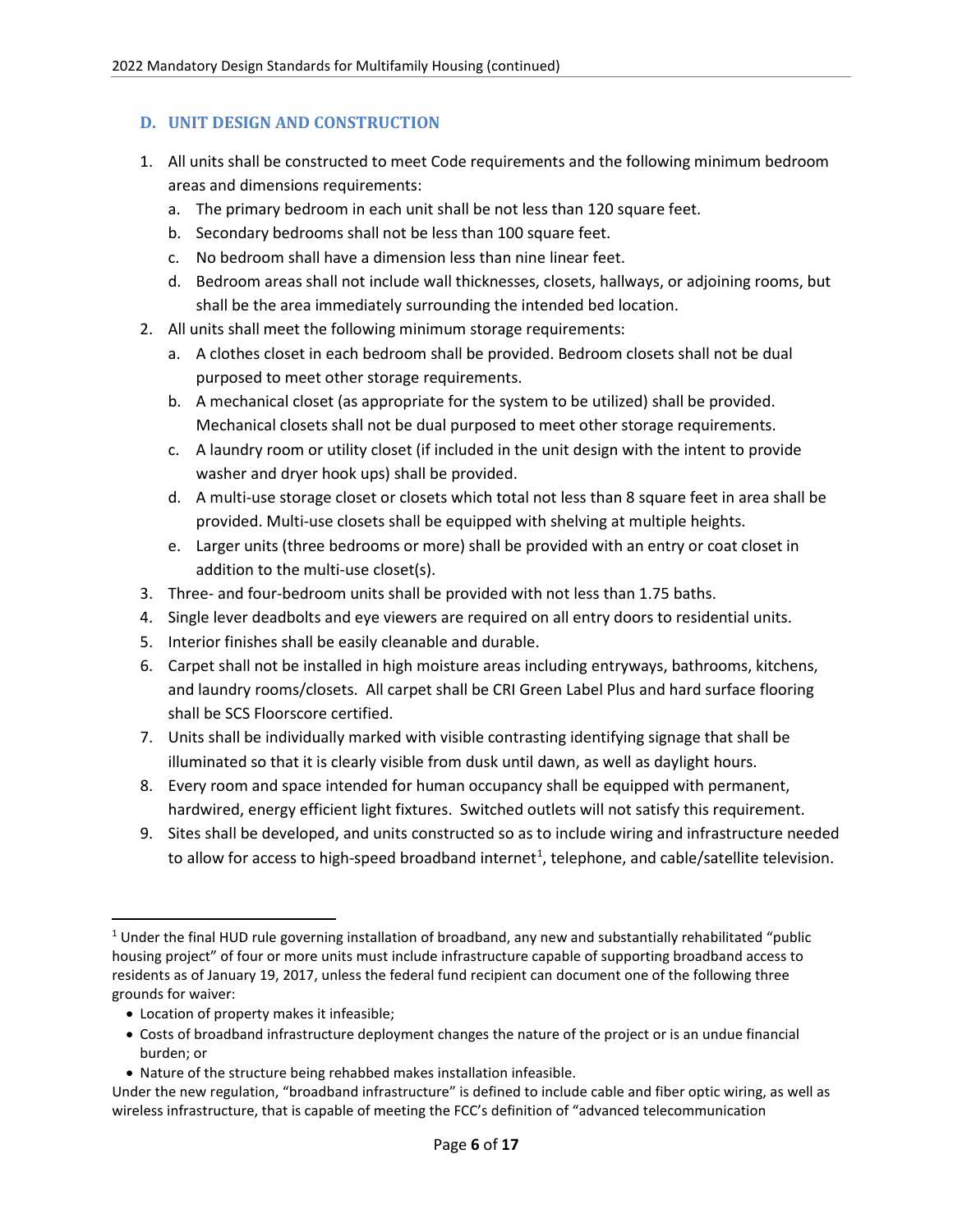- 10. Interior paints and sealants shall be low volatile organic compounds (VOC) or no VOC.
- 11. All appliances, including laundry equipment, shall be Energy Star rated. (Cooking appliances are exempt from this requirement).

## **REHABILITATION**

#### **A. GENERAL DESIGN**

Rehabilitation Projects shall conform to the following provisions and requirements as described in the Rehabilitation section of this standard unless specific building and/or site conditions make compliance technically infeasible, in which case the Application must contain a Waiver of Procedure for Design Requirements, which can be found in the 2022 Universal Rental Development Application Package. If the housing is occupied at the time of rehabilitation, any and all life-threatening deficiencies must be identified and addressed immediately. See Appendix A for a list of Inspectable Items and Observable Deficiencies, including the identification of life-threatening deficiencies (highlighted in orange) for the property site, building exterior, building systems, common areas, and units.

1) In addition, for Projects receiving federal funding, rehabilitation Projects must comply with HUD's Uniform Physical Condition Standards and all units shall be decent, safe, sanitary, and in good repair, as described in 24 CRF 5.703.

It is not the intent to burden a project with unnecessary work; however, we do expect the project to have a minimum 20-year life expectancy after the work is completed.

- 2) Provisions shall be made for ACCESSIBILITY for people with disabilities in conformance with the requirements of federal and state law including the FHA and the ADA. At minimum 5 percent of the units on a Project site shall meet the provisions of a Type A accessible unit as described in the ANSI A117.1 standard. An additional 2 percent of the units shall meet the provisions of a "hearing impaired unit." Depending on the funding sources and other partner requirements, the Project may also be subject to Uniform Federal Accessibility Standards (UFAS) requirements. The development team is responsible to know and meet all accessibility requirements for their Project.
	- a. Site elements, accessible routes, buildings and units shall be constructed in accordance with the ANSI A117.1 standard.
	- b. An accessible route shall be provided to all accessible units, to all public use spaces, to all common use spaces and to site amenities (such as mail centers and dumpsters).
	- c. All common areas, including playgrounds and exercise rooms shall be made accessible in accordance with FHA and ADA requirements.
	- d. Not less than one of the Type A units provide shall be fitted with a roll-in shower which shall be constructed in conformance with the ANSI A117.1 standard.

capability." The FCC currently defines that term as broadband with at least 25 Mbps of downstream capability and 4 Mbps of upstream capability.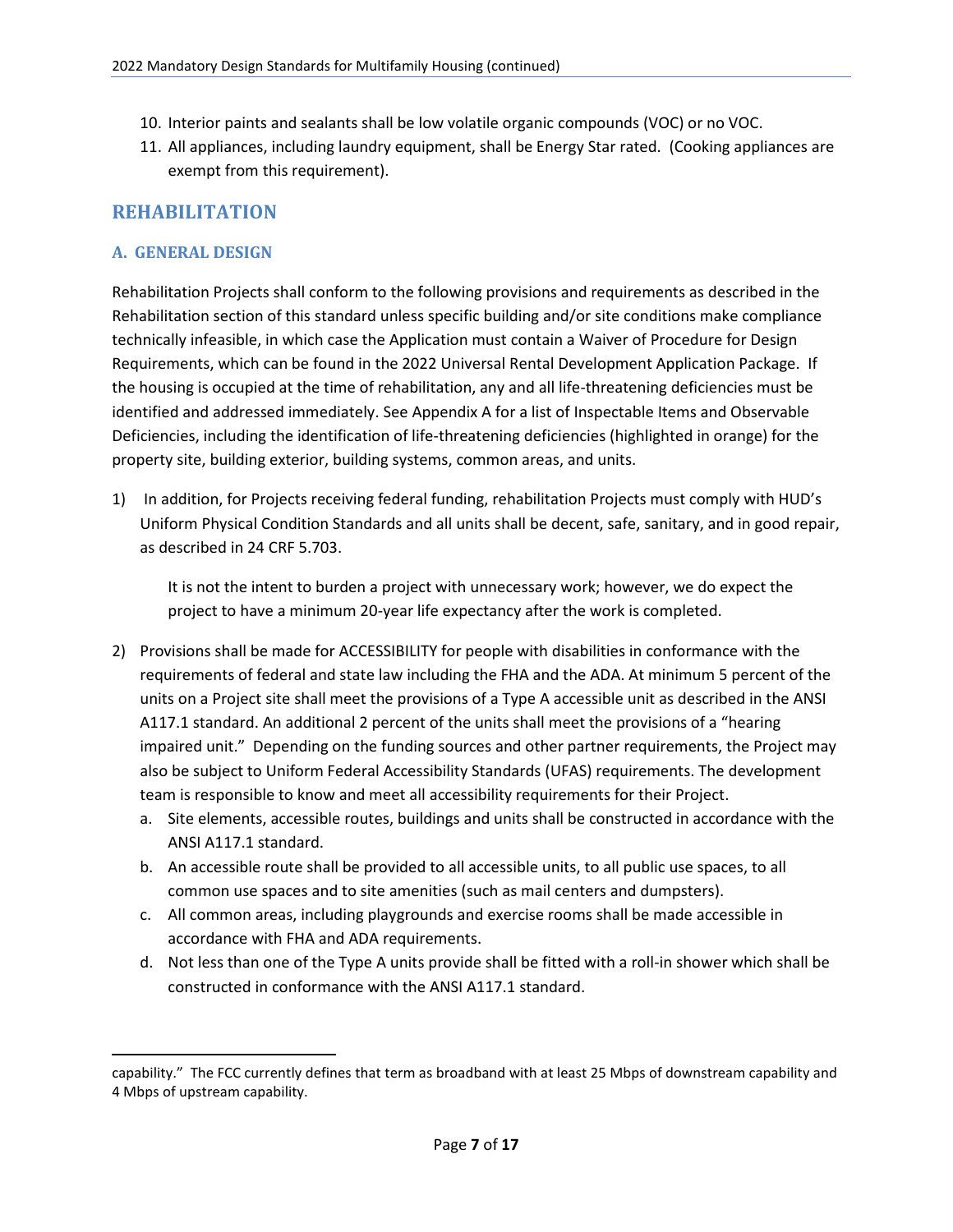- e. An accessible parking space shall be provided for each designated Type A accessible unit and for the community building at the ratios required by ADA. At least one "van accessible" parking space shall be provided near the Business Office.
- 3) Rehabilitation properties shall be designed and constructed in such a way as to provide greater energy efficiency, decreased water usage, and increased durability to the buildings, units and site elements.
	- a. Rehabilitation units shall achieve a post-construction HERS score of 65 or less. (MFA will consider waiver requests where it presents an undue cost burden or is wasteful to achieve this standard, e.g., where furnaces were replaced in the last seven years and it would require replacing them with a slightly more efficient unit to achieve a 65 HERS score; or where the local climate does not require heating).
	- b. Plumbing fixtures to be replaced as part of the rehabilitation scope shall be replaced with fixtures utilizing flow rates and flush rates at the following given rates or better:
		- Toilets at 1.28 GPF;
		- Lavatory Faucets 1.0 GPM;
		- Kitchen Faucets 1.2 GPM;
		- Shower Heads 2.0 GPM.
- 4) Hazardous materials assessment and remediation must be completed in accordance with EPA requirements and best practices.
	- a. Asbestos project will be assessed for the existence of asbestos-containing building materials by qualified professionals:
		- i. National Emission Standards for Hazardous Air Pollutants (NESHAP) apply.
		- ii. Removal of asbestos must be carried out per federal EPA and state regulations and rules.
	- b. Lead Health and Safety and Lead Safe Housing:
		- i. Lead-Based Paint
			- Federal and state regulations related to lead-based paint apply to target housing, which is defined as any housing constructed prior to 1978, except housing for the elderly or persons with disabilities (unless a child of less than six years of age resides or is expected to reside in such housing for the elderly or persons with disabilities) or any zero-bedroom dwelling.
			- Rehabilitation of target housing must be completed in a manner which ensures the health and safety of workers and residents, especially children. A number of regulations apply when lead painted surfaces are disturbed in residential properties, primarily requiring the appropriate training of workers and the use of safe work practices. In some cases, use of federal funds for rehabilitation will trigger a higher level of lead paint treatments based on the amount of federal money being used. The following regulations must be adhered to during all rehabilitation of target housing:
			- ii. Federal Regulations:
				- HUD Lead Safe Housing Rule (Title 24, Part 35) requires various levels of evaluation and treatment of lead paint hazards when federal money is used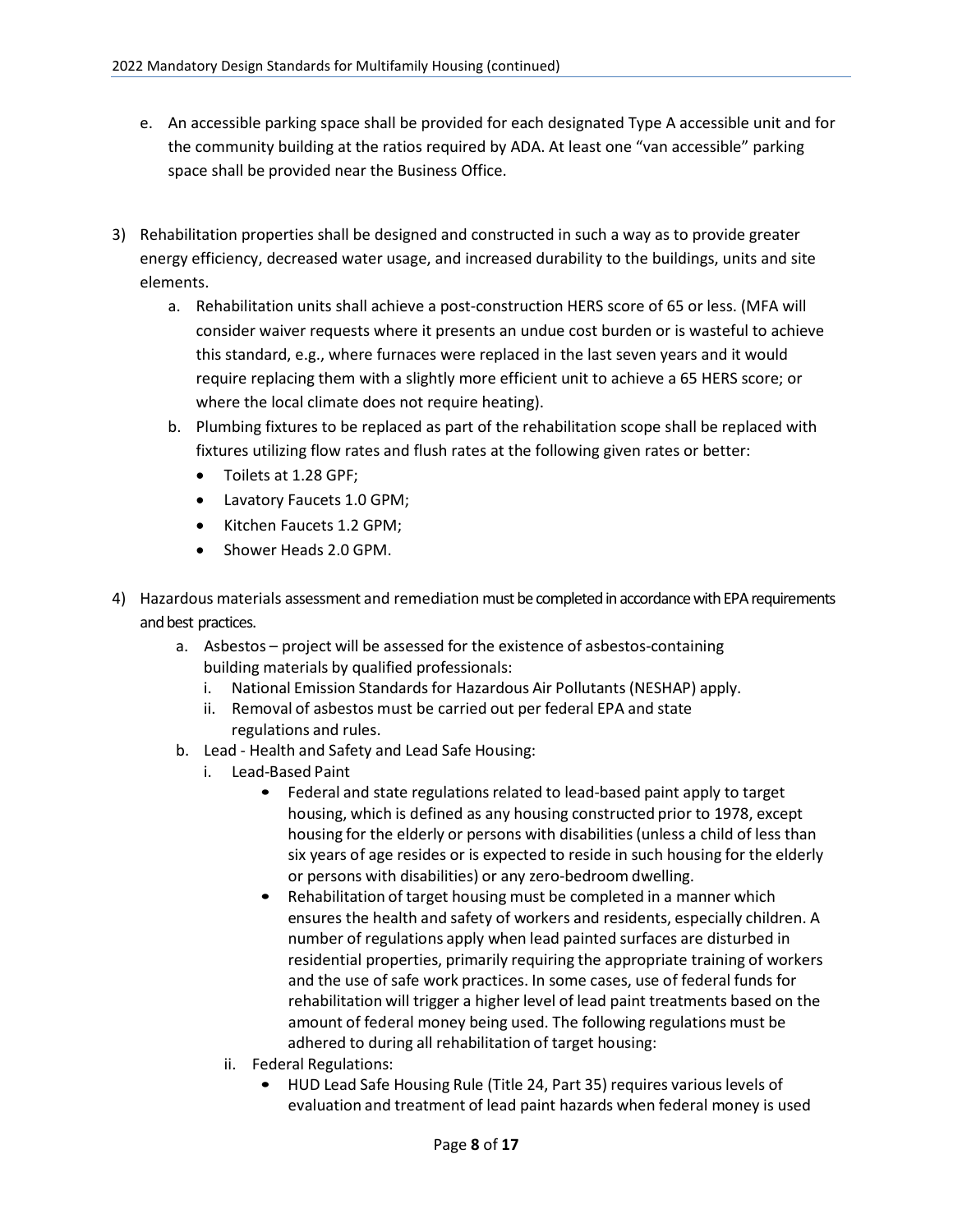for rehabilitation of target housing. More information is available at: https://www.hud.gov/program\_offices/healthy\_homes/enforcement/lshr

- EPA Renovation Repair and Painting Rule (40 CFR Part 745) Requires contractors conducting renovation, repair or maintenance that disturbs paint in target housing or child-occupied facilities to be licensed by EPA and use lead- safe work practices to complete the work. Developers must ensure contractors are properly trained and licensed. More information is available at[: http://www2.epa.gov/lead](http://www2.epa.gov/lead)
- HUD/EPA Disclosure Regulations (Title 24, Part 35, Subpart A) Requires owners of target housing to disclose all lead paint records and related information to potential buyers and/or tenants. More information is available at: [http://portal.hud.gov/hudportal/documents/huddoc?id=DOC\\_12347.pdf](http://portal.hud.gov/hudportal/documents/huddoc?id=DOC_12347.pdf)
- OSHA Lead in Construction Rule (29 CFR Part 1926.62) Proscribes personal protection measures to be taken when workers are exposed to any lead during construction projects. More information is available at: <https://www.osha.gov/Publications/osha3142.pdf>

## *Note: Projects utilizing National Housing Trust Fund funding are also subject to the requirements of Supplement A: State of New Mexico National Housing Trust Fund Rehabilitation Standards.*

## **B. SITE DESIGN AND DEVELOPMENT**

- 1. Sites shall be improved, constructed, and monitored in accordance with the federal Clean Water Act.
- 2. Sites shall be constructed to drain away from buildings. Storm water recharge of groundwater is a goal. Ponding areas shall be made attractive but reduce risk to residents.
- 3. Parking for bicycles shall be provided at all properties at the ratio of .25 bicycle parking spaces per unit.
	- a. Senior properties so designated by HUD funding definitions applicable to the property and/or the HOPA shall be required to provide bicycle parking at the ratio of .15 spaces per unit.
	- b. Bicycle parking should be provided in secure areas outside of the unit area and in locations that do not compromise building safety or exiting. Bicycle parking at exterior locations shall be placed in highly visible locations and adjacent to the units the spaces serve. Bicycle parking may be congregate. Multiple spaces may be accomplished on a single rack. Bicycle parking racks should be fixed and permanent in nature.
- 4. Common use site areas shall include refuse collection, mail distribution, laundry, recreation and congregation. All such areas shall be connected with an accessible route.
	- a. Refuse collection areas shall be screened on all four sides and shall offer room for recycling if such service is available in that municipality.
	- b. Mail distribution areas shall be well lit and secure but shall remain open to the tenants at all times.
	- c. If an existing Project proposed for rehabilitation has washers and dryers and/or washer/dryer hook-ups provided in each unit, then no laundry facility is required as part of the proposed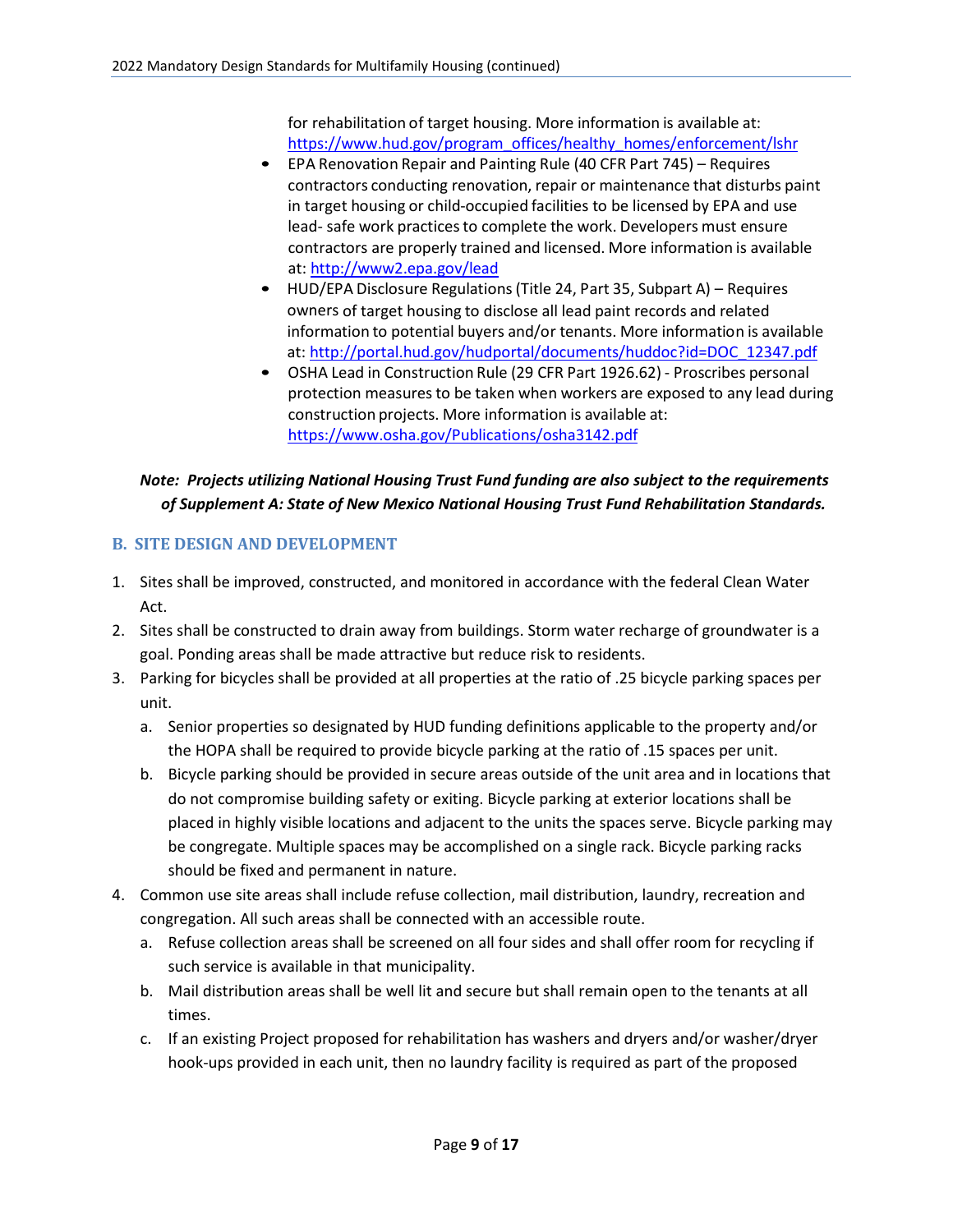rehabilitation. If existing units do not contain washer/dryer hook-ups, then laundry facilities shall be provided for tenant use at all properties with more than 20 units on the site as follows:

- i. One each washer and dryer for every 12 units.
- ii. Laundry facilities shall be secured and well-lit from dusk until dawn.
- iii. An accessible clothes folding table or counter shall be provided in each laundry facility.
- d. Site recreational areas shall be provided at all properties.
	- i. Site recreational facilities shall be provided on an accessible route, shall encourage physical activity, and shall encourage community interaction.
	- ii. Site recreational facilities shall include accessible play areas, shall be provided for different age groups, and shall encourage physical activity. Activities for different age groups may be combined within a common play area as appropriate.
		- a) All play areas shall be located away from high automobile traffic and shall be situated for maximum visibility from the dwelling units.
		- b) A play area for children under age 5 shall be provided within direct visibility of common spaces.
		- c) A play area for children ages  $5 12$  shall be provided.
		- d) For children over age 12 an area of congregation that encourages physical activity shall be provided.
		- e) Visible warning signs describing playground rules and warning that use is at one's own risk shall be provided at each play area.
		- f) An accessible, weather resistant, permanently mounted bench shall be provided at each play area.
		- g) Senior properties so designated by HUD funding definitions applicable to the property and/or the HOPA shall be exempt from the requirement to provide play areas but shall provide areas of congregation that encourage physical activity.
- 5. Landscaping shall be required at all properties:
	- a. A complete landscape plan which maximizes existing natural features or otherwise enhances open space is required.
	- b. Native, semi-native, or drought tolerant plants shall be used.
	- c. Low water use irrigation systems shall be used.
- 6. Interior community spaces and business offices shall be provided at all properties.
	- a. All developments shall have an on-site business office of at least 200 square feet and a maintenance room of at least 100 square feet.
	- b. Accessible public restrooms, at ratios required by Code, shall be provided.

*Unless required by local building codes, properties containing 20 or fewer units shall be exempt from the requirement to provide interior community spaces, public restrooms and business offices.* 

## **C. BUILDING DESIGN AND CONSTRUCTION**

- 1. Exterior Building Design
	- a. Unless more stringent local zoning requirements apply, the following minimum design requirements shall be met: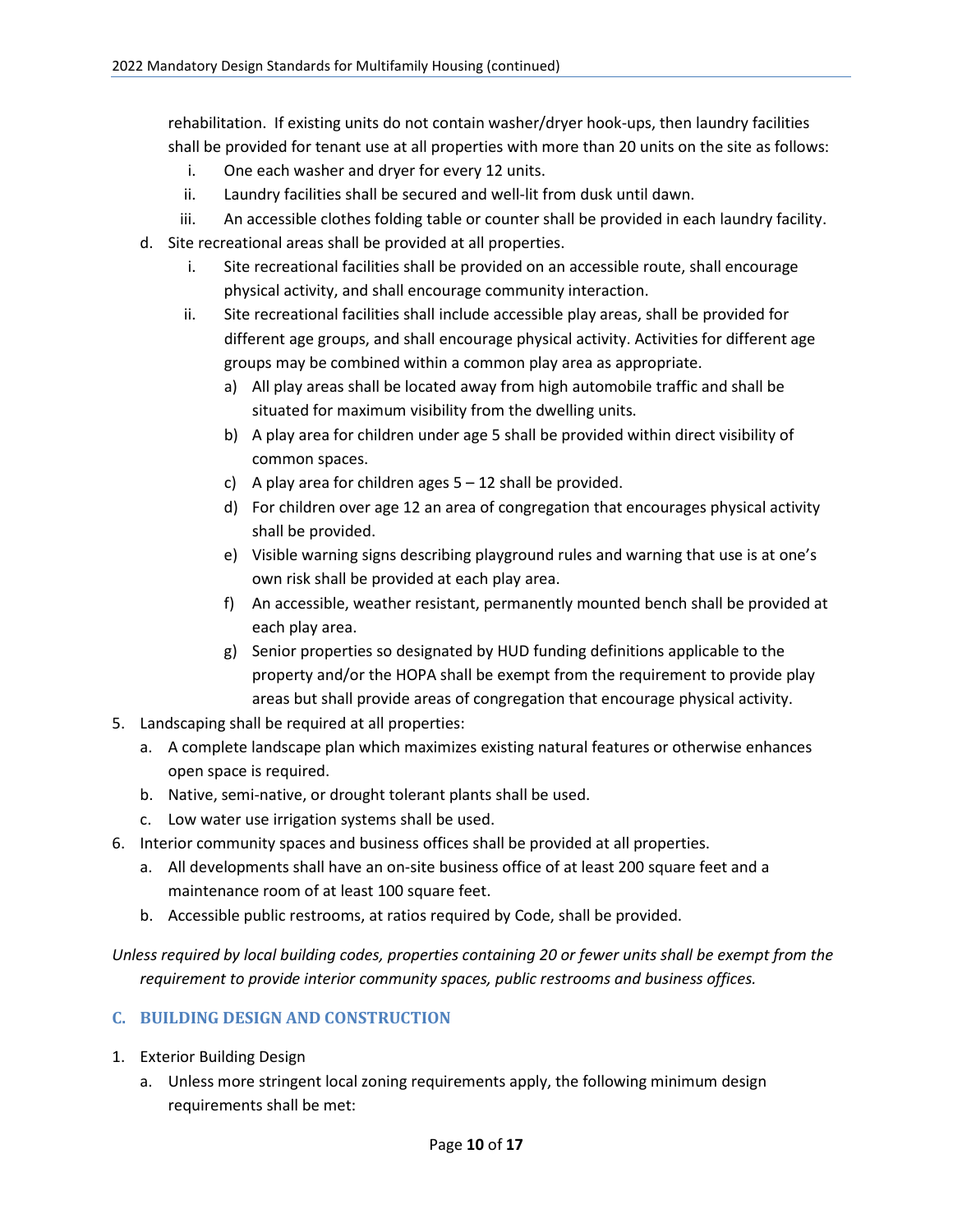- i. Building Façades shall utilize not less than three different building materials.
	- a) Exterior building materials exposed to the elements shall be low maintenance relative to the Project's geographic location.
- ii. Building Façades shall be multi-colored.
	- a) Each Building Façade shall include not less than two distinct colors.
	- b) Colors may be from the same hue family but shall be distinct from each other.
- iii. Buildings shall be individually marked with visible, contrasting identifying signage to minimize the response time of emergency personnel. Building identifying signs shall be illuminated so as to be clearly visible from dust until dawn.

## **D. UNIT DESIGN AND CONSTRUCTION**

- 1. Single lever deadbolts and eye viewers are required on all entry doors to residential units.
- 2. Interior finishes shall be easily cleanable and durable.
- 3. Carpet shall not be installed in high moisture areas including entryways, bathrooms, kitchens, and laundry rooms/closets. All carpet shall be CRI Green Label Plus and hard surface flooring shall be SCS Floorscore certified. (Applies to new flooring only.)
- 4. All hot water lines exposed as a result of the construction shall be insulated and sealed in additional rigid pipe insulation to the insulation values required by ASHRAE standards.
- 5. Bathrooms must be ventilated in accordance with building codes.
- 6. Units shall be individually marked with visible contrasting identifying signage that shall be illuminated so that it is clearly visible from dusk until dawn, as well as daylight hours.
- 7. Sites shall be developed, and units constructed so as to include wiring and infrastructure needed to allow for access to high-speed broadband internet<sup>[2](#page-10-0)</sup>, telephone, and cable/satellite television.
- 8. Interior paints and sealants shall be low VOC or no VOC.
- 9. All appliances, including laundry equipment, proposed to be replaced as part of the scope of work for rehabilitation, shall be Energy Star rated.

- Location of property makes it infeasible;
- Costs of broadband infrastructure deployment changes the nature of the project or is an undue financial burden; or
- Nature of the structure being rehabbed makes installation infeasible.

<span id="page-10-0"></span><sup>&</sup>lt;sup>2</sup> Under the final HUD rule governing installation of broadband, any new and substantially rehabilitated "public housing project" of four or more units must include infrastructure capable of supporting broadband access to residents as of January 19, 2017, unless the federal fund recipient can document one of the following three grounds for waiver:

Under the new regulation, "broadband infrastructure" is defined to include cable and fiber optic wiring, as well as wireless infrastructure, that is capable of meeting the FCC's definition of "advanced telecommunication capability." The FCC currently defines that term as broadband with at least 25 Mbps of downstream capability and 4 Mbps of upstream capability.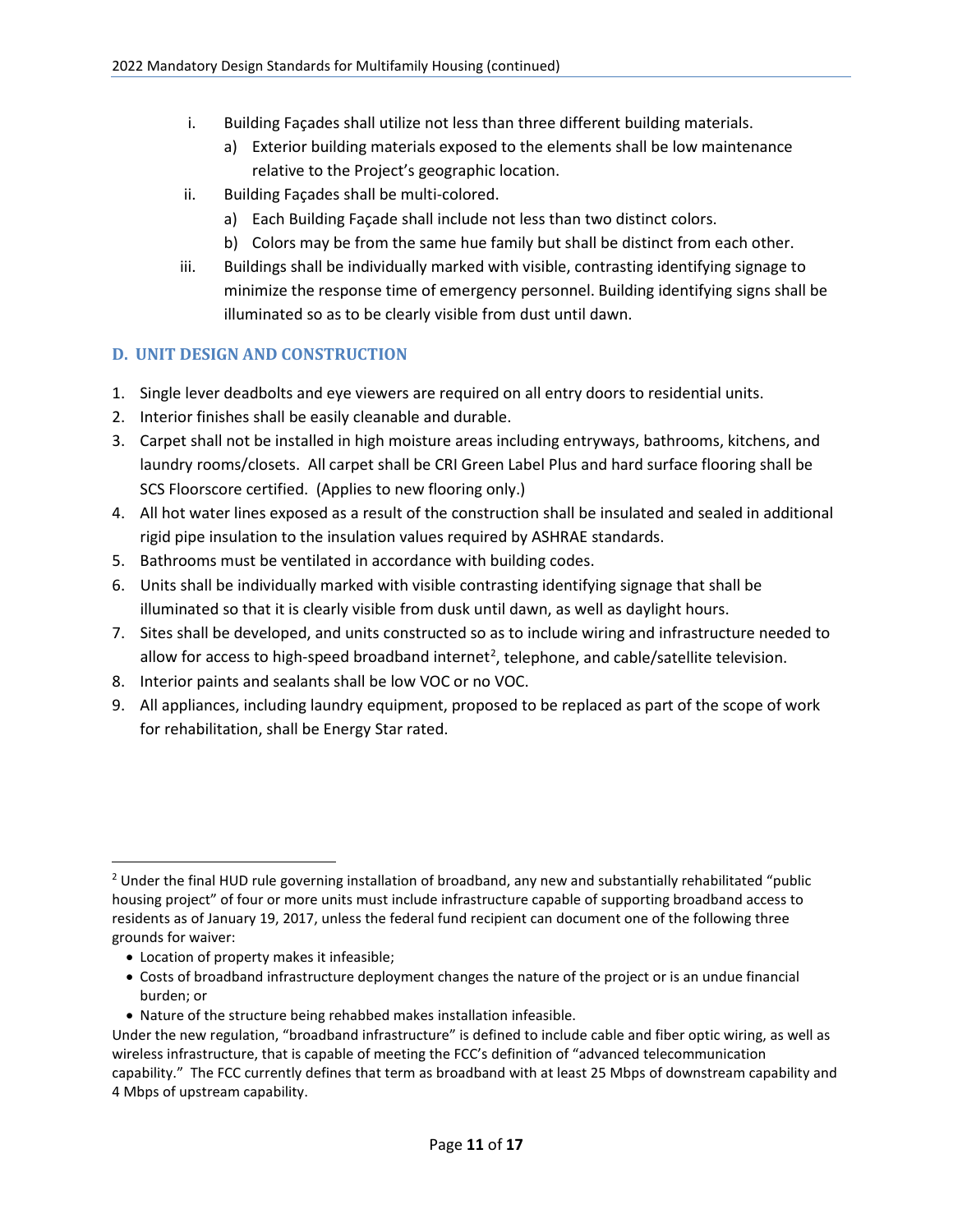# **SPECIAL PROJECTS**

#### **A. SINGLE ROOM OCCUPANCY (SRO) DEVELOPMENTS**

- 1. Tenant rooms (units) shall be 140 square feet minimum gross heated area with a maximum size of 500 square foot gross heated area.
- 2. Each unit shall be provided with at least one appropriately sized bed, a lockable storage compartment or chest of drawers, and a vertical clothes closet measuring at minimum 36 inches wide.
- 3. Each building containing units shall provide bathroom facilities.
	- a. A bathroom facility shall be provided for every 16 units or fraction thereof in that building.
	- b. Each bathroom facility shall provide bathroom fixtures at a ratio of the number of units it serves.
		- i. One sink, one shower with curtain or door and one toilet with a door shall be provided for every four units.
- 4. Each building containing units shall include a food preparation area unless provided within all units within that building.
	- a. The food preparation area shall be adequately sized for the number of units it serves.
- 5. A community center, community living area or meeting room shall be provided on the property.
- 6. Laundry facilities shall be provided for tenant use at all properties with more than 20 units.
	- a. Laundry facilities shall be secured and well-lit from dusk until dawn.
	- b. One each washer and dryer shall be provided for every 20 units.
	- c. An accessible clothes folding table or counter shall be provided in each laundry facility.

#### **B. ADAPTIVE REUSE PROJECTS**

1. Adaptive reuse Projects shall be subject to the full provisions of the Mandatory Design Standards for new construction unless it is demonstrated to MFA's satisfaction that specific elements or requirements are technically infeasible to accomplish, in which case the Application must contain a detailed explanation of why a provision or requirement cannot be met.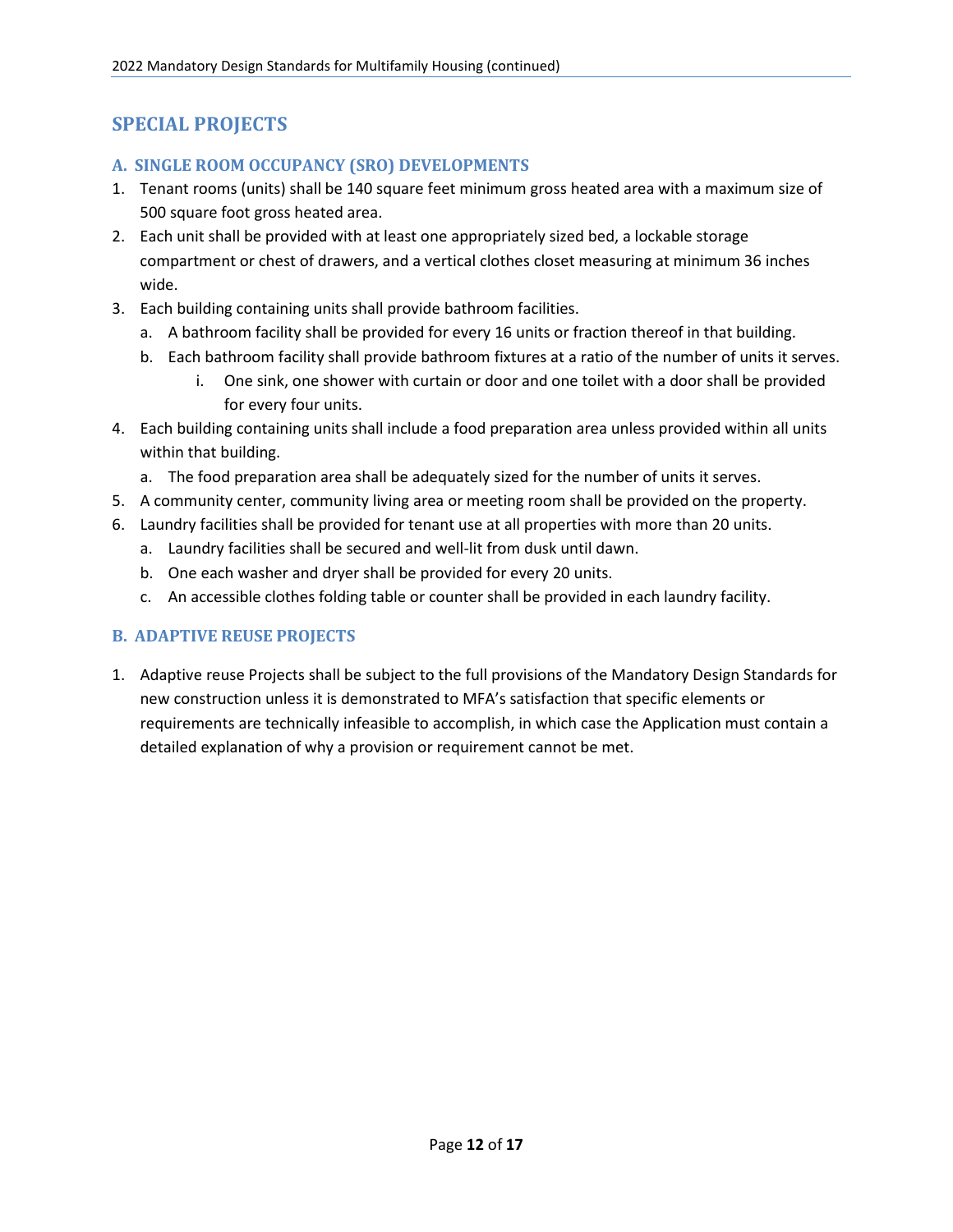# **Part B: MFA 2022 Submission Instructions for Preliminary Architectural Documentation for Multifamily Housing Applications**

All Applications shall provide at the time of submission the preliminary architectural documentation of the proposed Project. This submission shall be provided to demonstrate the intent of the Project to comply with the MFA 2022 Mandatory Design Standards for Multifamily Housing, New Mexico building Codes, the FHA, the National Housing Trust Fund Rehabilitation Standards, and the 2010 ADA Standards for Accessible Design as applicable. Additionally, if applicable, provide the completed Waiver Procedure for Design Requirements form or any preliminary approval granted prior to submission of the Application.

All Applicants will be required to sign a certification stating that there have been no Material Design Changes, as defined in the QAP, between the plans and specifications submitted at Application and those contained in final construction documents. In the event there are Material Design Changes between the plans and specifications submitted at Application and those contained in final construction documents, MFA will require Applicant to submit a detailed narrative (at time of submission of final construction documents) of the changes made to the final construction documents and the reason(s) for the change(s). Changes made to the original Application may require additional MFA approval and payment of the applicable fees as described in the QAP. **Significant changes in the scope could result in the rescoring of the Application and the potential loss of tax credits.** 

## **SITE INFORMATION**

The Preliminary Architectural Documentation shall include the following:

- 1. City or jurisdiction map and detailed directions to the site.
- 2. Legal description of site.
- 3. Aerial view or satellite view of the site. The view shall show the areas adjacent to the site within a half mile of the site.
- 4. Location and Linkages map
	- a. The map shall be scaled to show the roadways within at least a half mile radius of the site.
	- b. The map shall indicate bus and/or commuter rail stops or stations within a half mile of the site.
	- c. If any of the above services are not available within the half mile radius, the map shall so state.
- 5. Color Photos

Current color photographs of the Project site (images obtained from a website are not acceptable); include images looking out toward each of the cardinal directions. If a rehabilitation Project, include images of each façade of the existing structure(s) as well as existing amenities.

- 6. Preliminary Site Plan
	- a. The site plan shall show the extents of the site and shall label adjacent roadways.
	- b. The site plan shall include a north arrow and scale.
	- c. The site plan shall show the buildings and identify the number of units to be included in each building.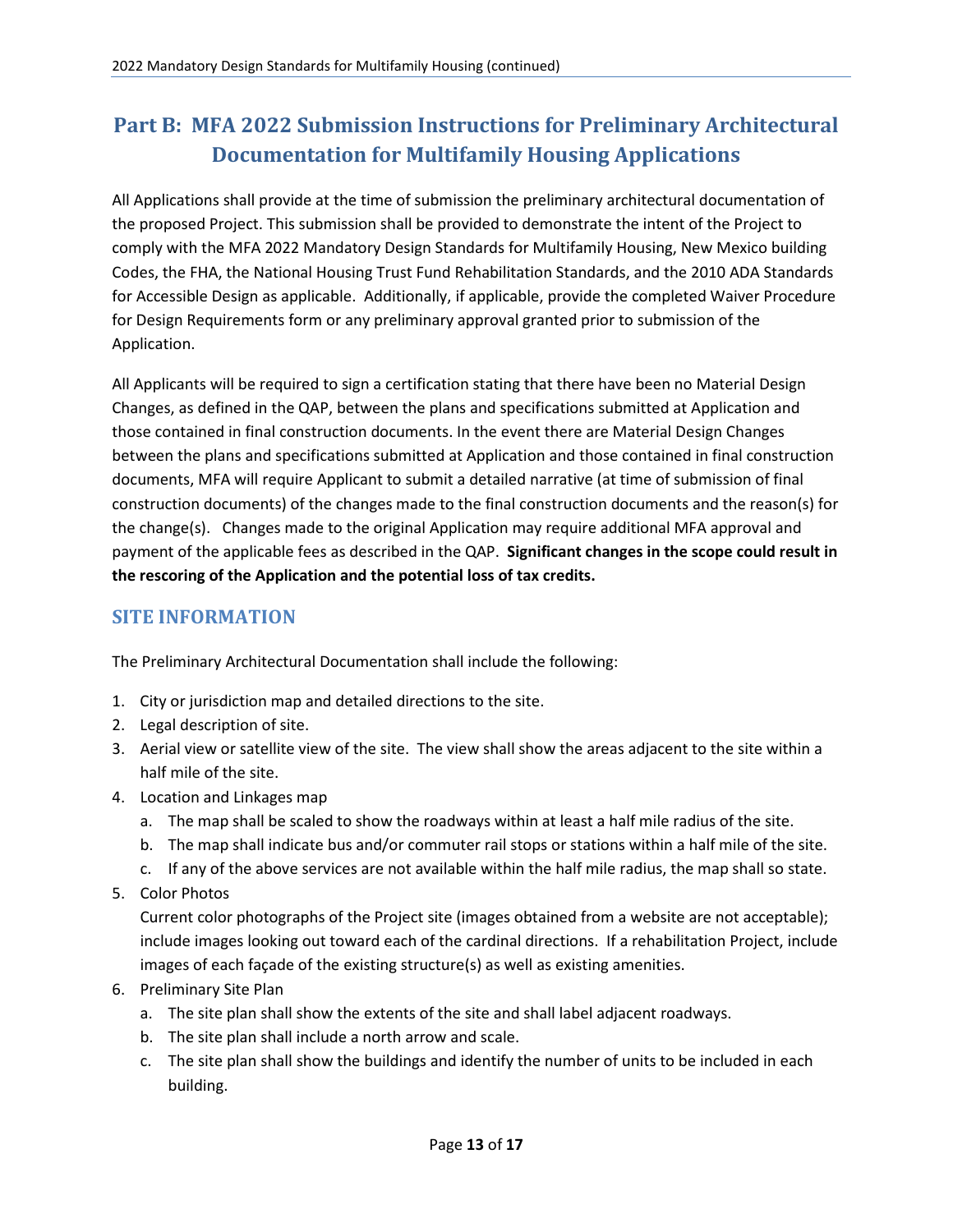- d. The site plan shall include a unit matrix giving the number, type and sizes of units to be included in the Project.
- e. The site plan shall show the preliminary parking layout and enumerate the number and type of parking spaces to be provided.
- f. The site plan shall show the locations of bicycle parking spaces.
- g. The site plan shall show the locations of site elements if required or provided, including but not limited to:
	- i. Monument signs
	- ii. Recreational and/or play areas with required features
	- iii. Community areas
	- iv. Garbage enclosures
	- v. Mail centers
	- vi. Laundry facilities
	- vii. Office spaces
	- viii. Maintenance room
	- ix. Accessible features, including but not limited to:
		- a) Accessible units
		- b) Accessible routes
		- c) Accessible parking spaces
- 7. Preliminary Landscape Plan
	- a. The Landscape plan shall show tree and plant locations and relative sizes.
	- b. The Landscape plan shall show the plant types anticipated for use.
	- c. The Landscape plan shall describe the irrigation system to be used.
- 8. Preliminary Building Plans
	- a. Building plans shall be provided showing the ground floor layouts for each building type to be included in the Project.
	- b. Building plans shall be provided showing the typical upper floor layouts for each building type to be included in the Project.
	- c. Building plans shall call out the following spaces, if required or provided, and show their locations relative to the remainder of the building elements on that floor:
		- i. Laundry facilities
		- ii. Community rooms
		- iii. Accessible units
		- iv. Leasing/program/special services offices
		- v. Maintenance rooms
		- vi. Elevators
- 9. Preliminary Building Exterior Elevations
	- a. Building elevations shall be provided for each building type.
	- b. Building elevations shall describe the following attributes:
		- i. Building height
		- ii. Exterior materials
		- iii. Colors and/or color schemes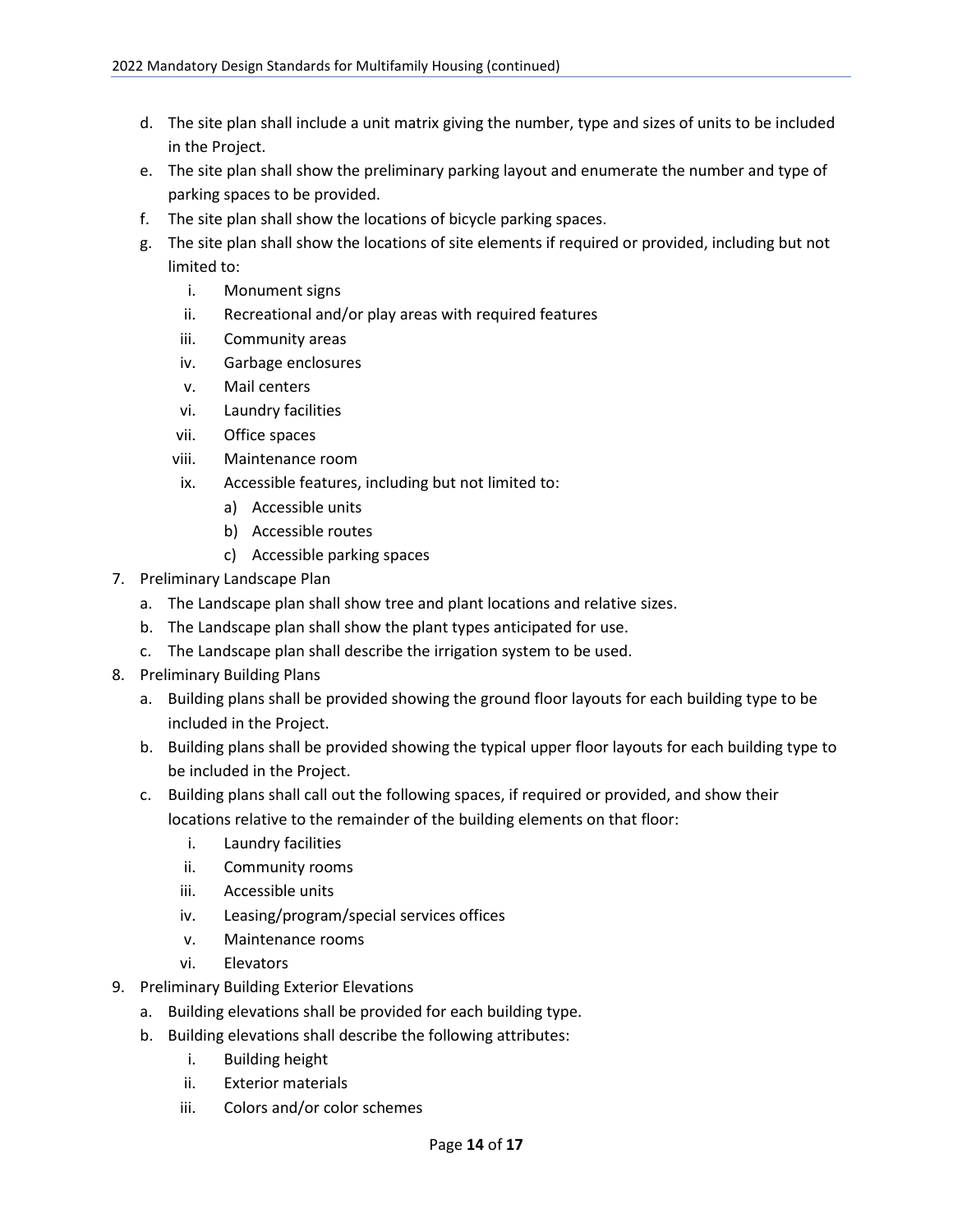- iv. Building signage
- v. Building lighting
- vi. Vertical circulation if provided
- 10. Preliminary Unit Plans
	- a. Unit plans shall be provided for each typical unit type.
	- b. Unit plans shall be provided for all accessible units.
	- c. Unit plans shall describe the following attributes:
		- i. The overall layout of the rooms or spaces
		- ii. Bedroom locations, numbers and square footage
		- iii. Linear dimensions for bedrooms
		- iv. Storage closets
		- v. Mechanical systems to be used with space requirements and space locations
		- vi. Lighting layout
		- vii. Kitchen cabinetry and appliances
		- viii. Doors and swings
		- ix. Laundry equipment and/or hook ups if provided
		- x. Accessible features, clear floor spaces and clear turning spaces
- 11. Preliminary Specifications:
	- a. Preliminary specifications shall be provided for all Projects.
	- b. The preliminary specifications shall describe the following aspects of the work:
		- i. Proposed building systems, including but not limited to:
			- a) The exterior envelope including windows, doors, roofing and wall surface finishes
			- b) The building insulation systems
			- c) The structural systems
			- d) The mechanical systems
			- e) The plumbing and hot water systems
			- f) The electrical systems
			- g) The lighting systems
		- i. Proposed interior fixtures, finishes and installations, including but not limited to:
			- a) Cabinetry
			- b) Appliances
			- c) Wall and ceiling finishes
			- d) Floor finishes
			- e) Plumbing fixtures and trim
			- f) Electrical fixtures and trim
			- g) Interior doors
- 12. Rehabilitation Scope of Work Narrative: (Required for all rehabilitation projects)
	- a. A rehabilitation scope of work shall be provided for all rehabilitation Projects.
	- b. The rehabilitation scope of work shall describe the following:
		- i. Proposed changes to the site to remove barriers to accessibility
		- ii. Proposed changes to the buildings to provide a minimum 5 percent accessible units
		- iii. Proposed strategy to achieve a maximum HERS certification of 65 or better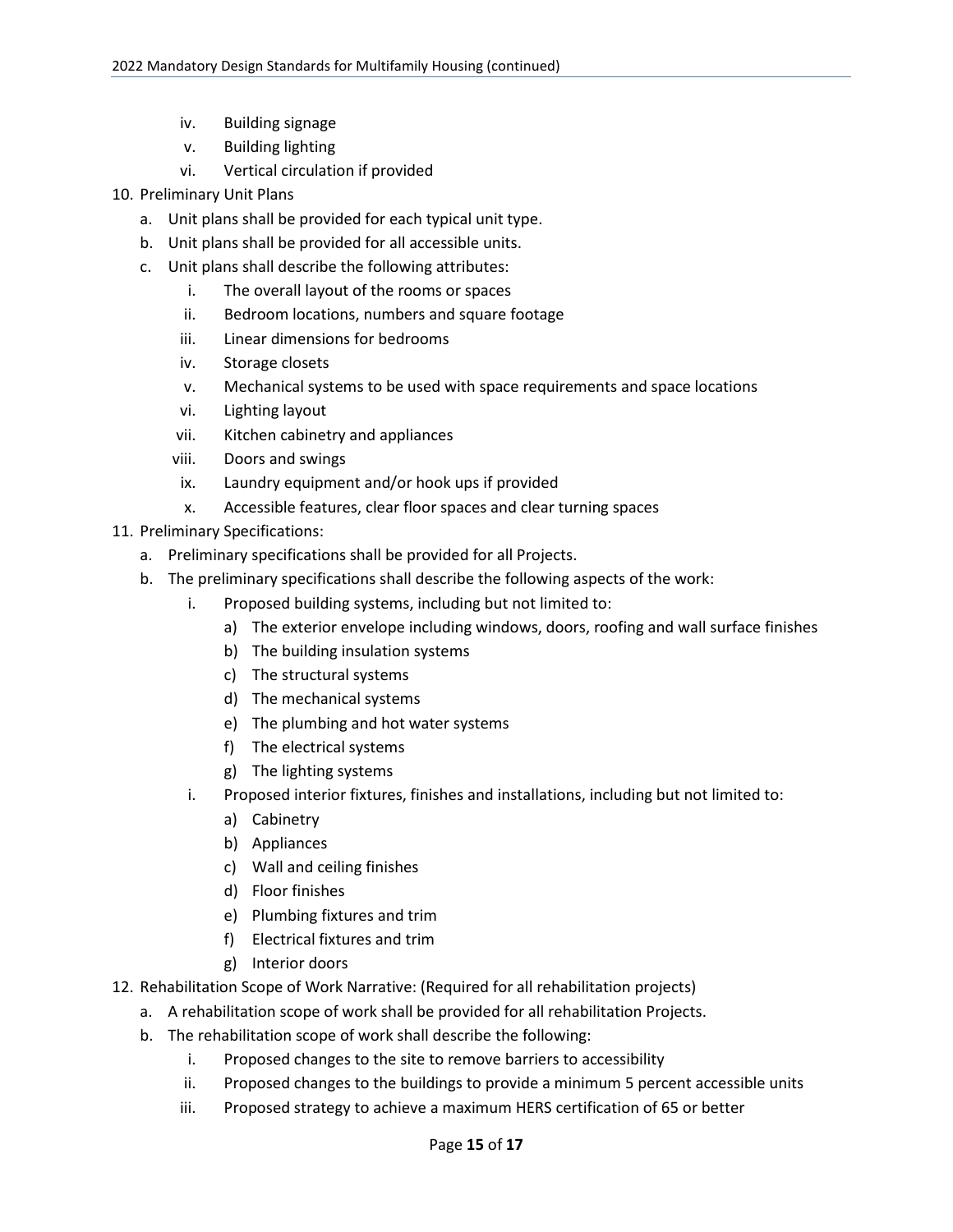- iv. Proposed changes to the site to meet the requirements of the Mandatory Design Standards: Rehabilitation Section B
- v. Proposed changes to the buildings to meet the requirements of the Mandatory Design Standards: Rehabilitation Section C
- vi. Proposed changes to the units to meet the requirements of the Mandatory Design Standards: Rehabilitation Section D
- vii. A detailed description of all demolition activities
- 13. For projects utilizing National Housing Trust Fund funding, a certification that the design is in compliance with all the requirements of the State of New Mexico National Housing Trust Fund Rehabilitation Standards.

# **CAPITAL NEEDS ASSESSMENT (CNA) REQUIREMENTS**

As required by the 2022 QAP, all rehabilitation and adaptive reuse projects must provide a CNA with the Application if requesting an exception from the 20-year requirement, prior to the issuance of the letter of determination for tax-exempt bond finance projects, or at carryover for all other projects, and may be required at MFA's discretion for any project requesting MFA financing. The CNA must be dated no earlier than 12 months prior to Carryover Application for 9% Projects and six months of initial Application for Private Activity Bond Volume Cap Projects.

Professionals performing the CNA must meet the following minimum qualification/certification requirements set forth by MFA.

- ♦ Must be prepared by an independent, third-party professional not involved in the design or preparation of drawings and specifications for the project.
- ♦ Must have no financial interest in the Project and must have no identity of interest with the Developer or Co-Developer or personal interest with respect to the parties involved.
- ♦ Preparer must demonstrate a minimum of three years' experience performing CNAs. Experience may be demonstrated by submitting a resumé, list of projects, applicable AIA form, or other documentation containing information on the project and year the CNA claimed for experience was completed.
- ♦ The preparer must submit the Certification of Qualified Professional CNA form found in the 2022 Universal Rental Development Application Package.

# **ARCHITECTURAL REVIEW AND INSPECTION REQUIREMENTS**

All projects will be subject to a minimum of four design reviews by MFA (upon completion of the construction documents, twice during construction and upon full completion of the Project) to determine compliance with the Design Standards. Design review will require periodic site visits to determine compliance with Design Standards. Applicants shall not commence construction on a Project prior to receipt of MFA's written approval of complete construction documents for each form of MFA funding, including approval of any program-required environmental review clearances. Applicants are